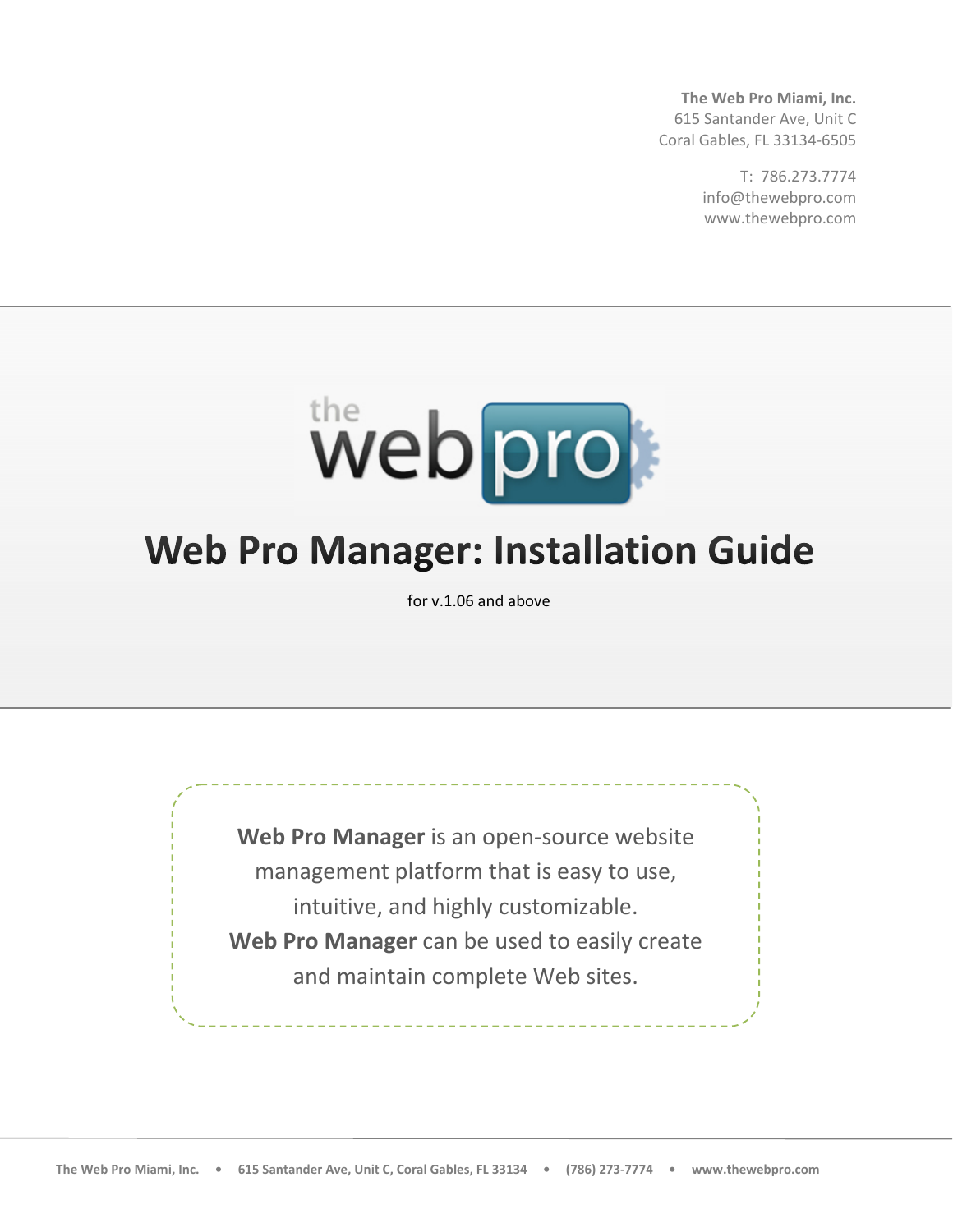

# Table of Contents

- 1. Introduction
- 2. Create a New Database
- 3. Install the Software
- 4. Installation Completed
- 5. Troubleshooting

**Page 2 of 9**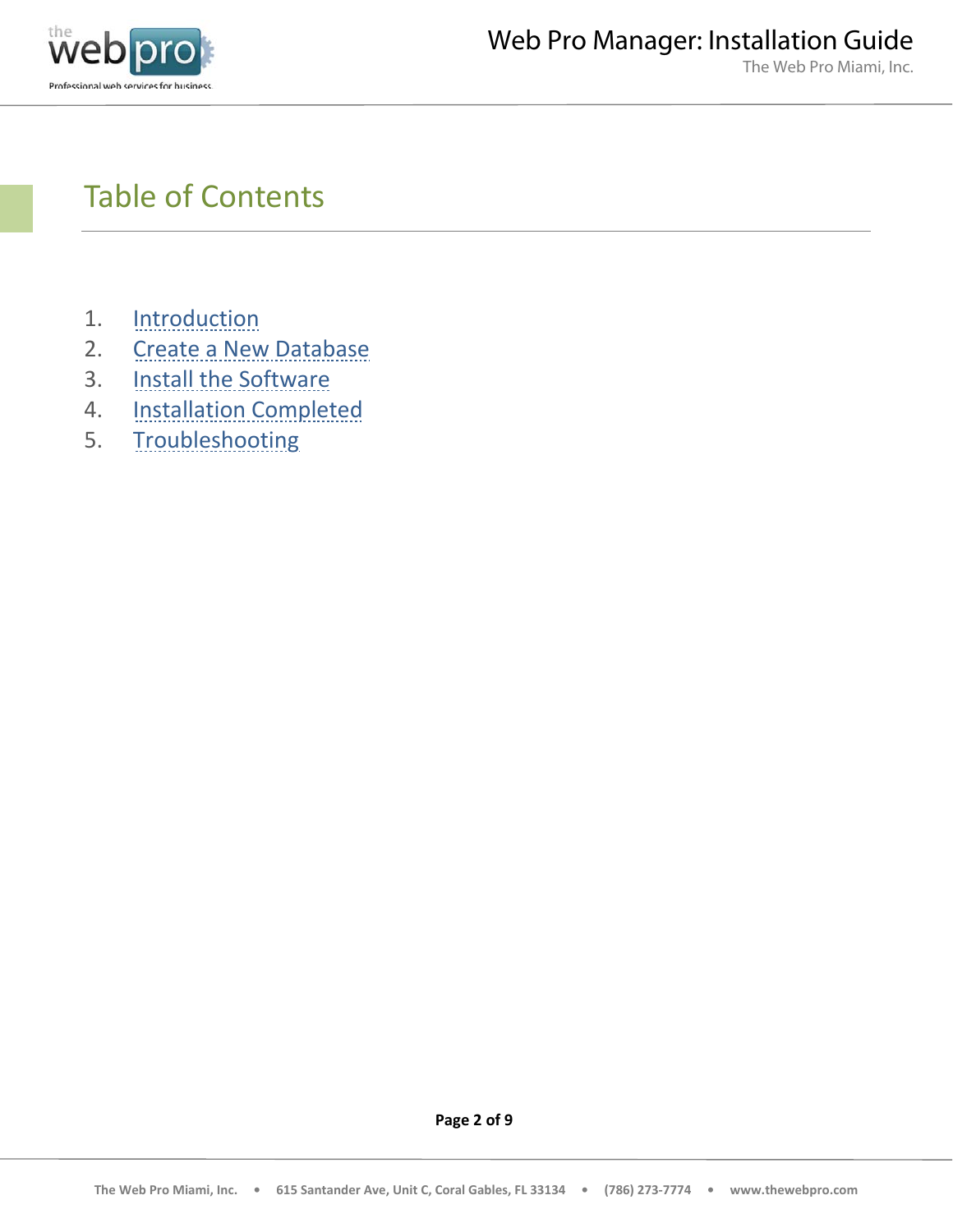

### Introduction

### **Before You Get Started**

To install Web Pro Manager, you need just 2 items before proceeding:

- **A website hosting account** with FTP access, PHP 4.0 or higher and GD Library 2.0 or higher,
- **A MySQL database (4.0 or higher)** on that hosting server,

### Create a New Database

### **Setting Up a New MySQL Database for Your Website:**

Follow the documentation or instructions provided by the hosting provider of your website to **create a new MySQL database**. This new database will hold the information for your new website. You will also need to **create a new user** for the database with full read/write access.

When you create your new database, be sure to note the following items which you'll need later:

- Your **database host**
- Your new **database name**
- Your **database username/password**

**Important: Your MySQL database must be version 4.0 or above to work with Web Pro Manager.**

**Page 3 of 9**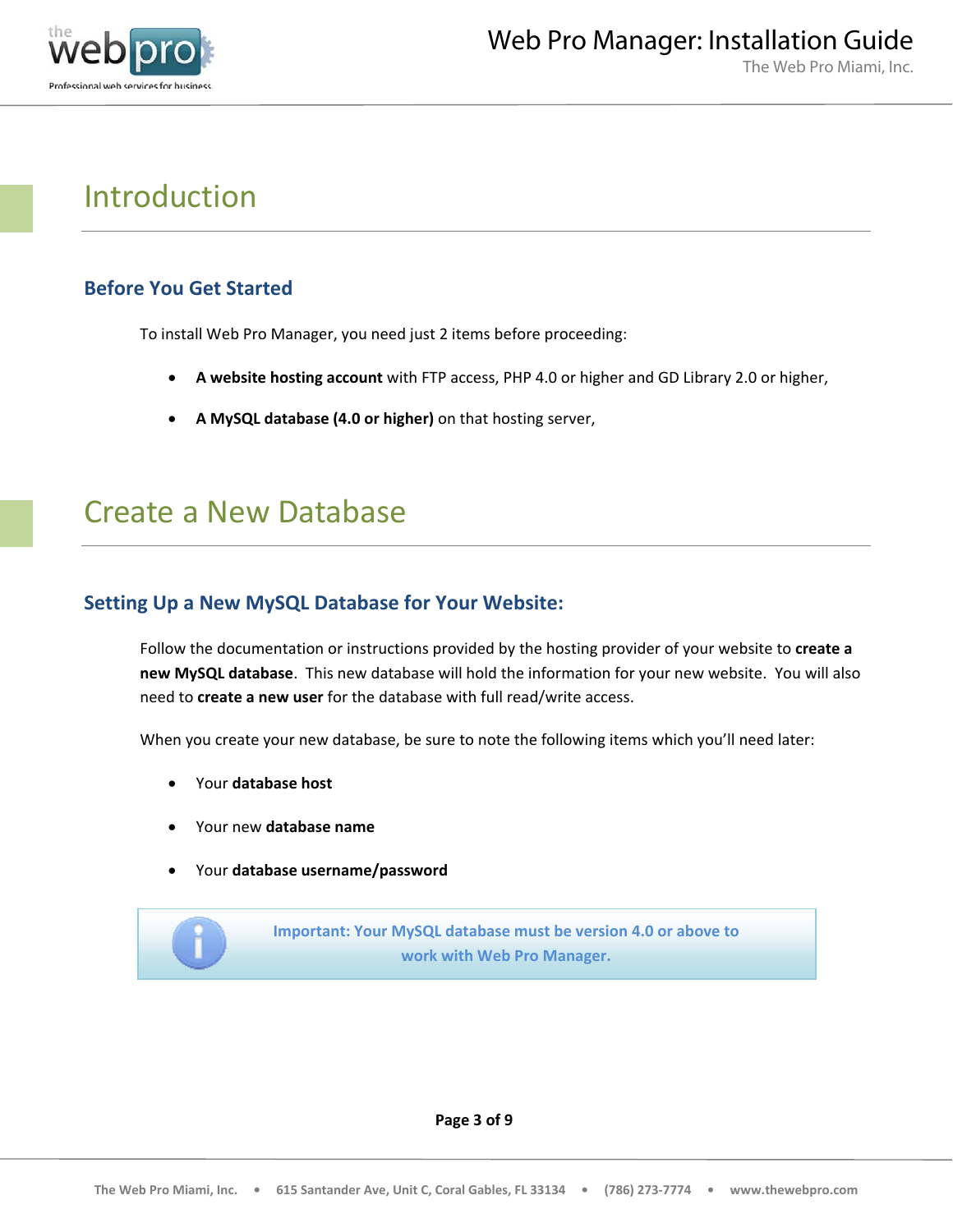

### Install the Software

#### **Installing Web Pro Manager:**

- **1.** If you haven't already, **download** the latest copy of Web Pro Manager (available at www.thewebpro.com)
- **2.** Open up the ZIP folder you downloaded and **extract** the contents to a folder on your computer.
- **3.** Connect to your web server via FTP and **upload** the entire extracted contents to the root directory of your website.
- **4.** Open up a new browser window and type your website's address into the Address bar at the top of the browser window. You will be automatically shown the **Web Pro Manager Installer (Figure 1.1).**

| web pro manager                                                                                                                                                                                                             |
|-----------------------------------------------------------------------------------------------------------------------------------------------------------------------------------------------------------------------------|
| Congratulations, you're installing Web Pro Manager! It'll be quick. just fill in the info below.                                                                                                                            |
| Need a little help?<br>Setup your website<br>Website name:<br>(e.g. My Web Site)<br>Website path: http://<br>(e.g. http://www.website.com/)<br>Your email address:<br>$\overline{\phantom{0}}$<br>Default language: English |
| Confused yet?<br>Setup your database<br>Host name:<br>(e.g. localhost)<br>Database name:                                                                                                                                    |

**Figure 1.1** *The Web Pro Manager installation page.*

**Page 4 of 9**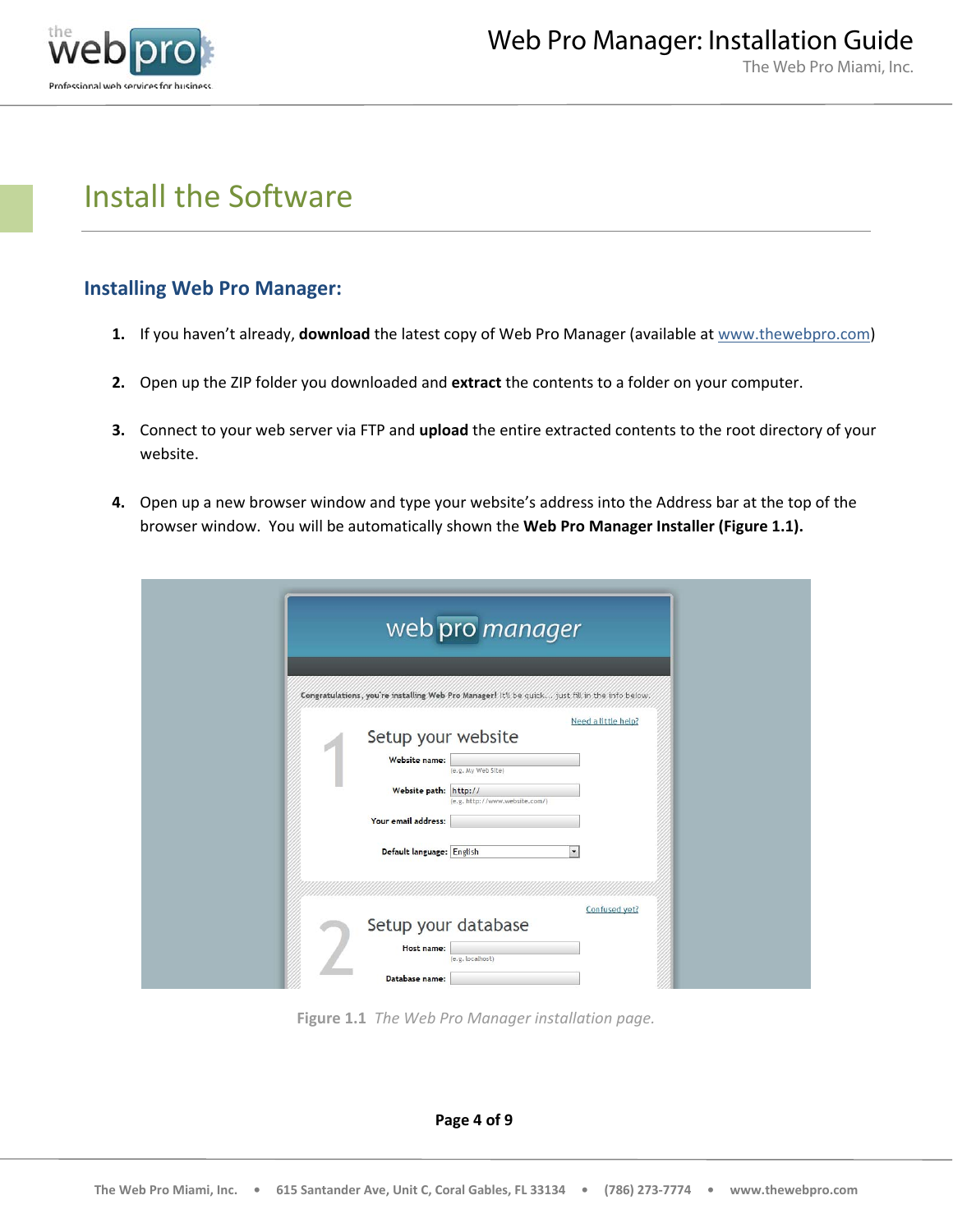

**5.** Fill out all fields in the Installation form. The fields are fairly self‐explanatory, but if you need more info on what each field is, here you go:

**Website name ‐** This is the name of your website. If your website is about a specific company, issue or topic, use that name here.

**Website path ‐** This is the direct address (URL) for your website. It should contain "http://" at the beginning and a trailing "/" at the end. It can be a subdomain and/or contain subfolders (e.g. "http://blog.mysite.com/", "http://mysite.com/blog/").

**Email address ‐** We need this so that you can recover your password if you ever lose it. You'll also recieve an email after install with your initial login information.

**Default language ‐** This is language you want seen when a new visitor arrives at your site. You have the option of adding more languages once Web Pro Manager is installed, under 'Site Settings'.

**Host name ‐** This is the hostname of your MySQL database server.

**Database name ‐** This is the name of the MySQL database you created for your Web Pro Manager installation. It should contain any prefixes used by your server (e.g. "myweb\_webprodb") if needed.

**Username/password ‐** This is the username/password to connect to the MySQL database you setup for your Web Pro Manager installation. This username MUST have full read/write credentials to the database.

**6.** Once all fields are filled in, click "Install This" button at the bottom.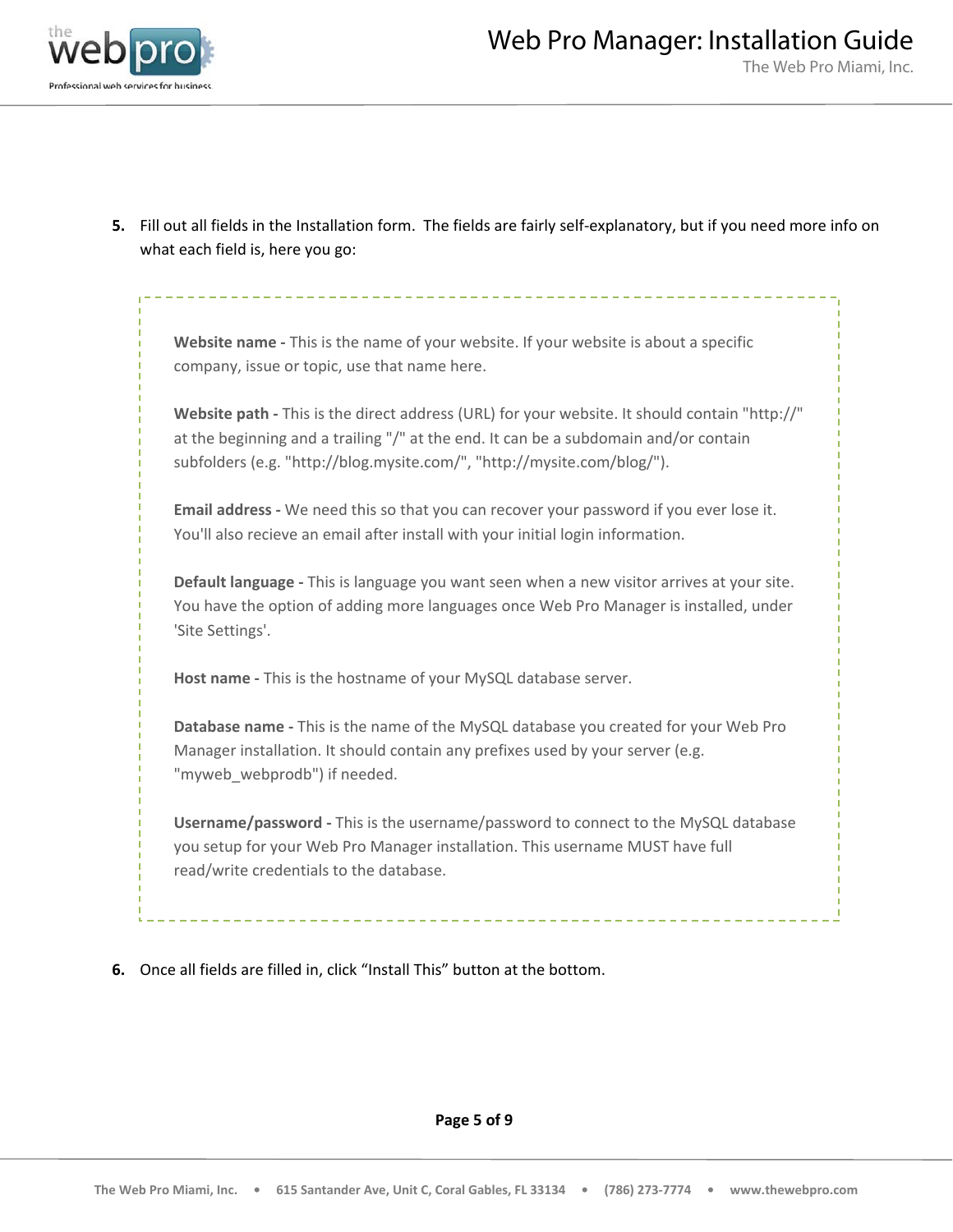

### Installation Completed

If there are no errors in the information you provided to the installer, Web Pro Manager will install all necessary files, database information and take care of all initial configuration automatically.

You will be redirected to a "Success" page **(Figure 1.2)**.



**Figure 1.2** *The Web Pro Manager installation "Success" page.*

### **Your New Login Information**

After a successful installation, a new user is created for you with an auto‐generated password. You will use this username and password to login to Web Pro Manager for the first time.

#### **This new user information has been emailed to you during installation. Be sure to keep your password stored safely.**

To login, simply click the link on the "Success" page or in the email that was sent to you.

**You're all set! Web Pro Manager is now fully installed and ready for use.** For more information on how to use Web Pro Manager, please review our User Guide available at www.thewebpro.com.

**Page 6 of 9**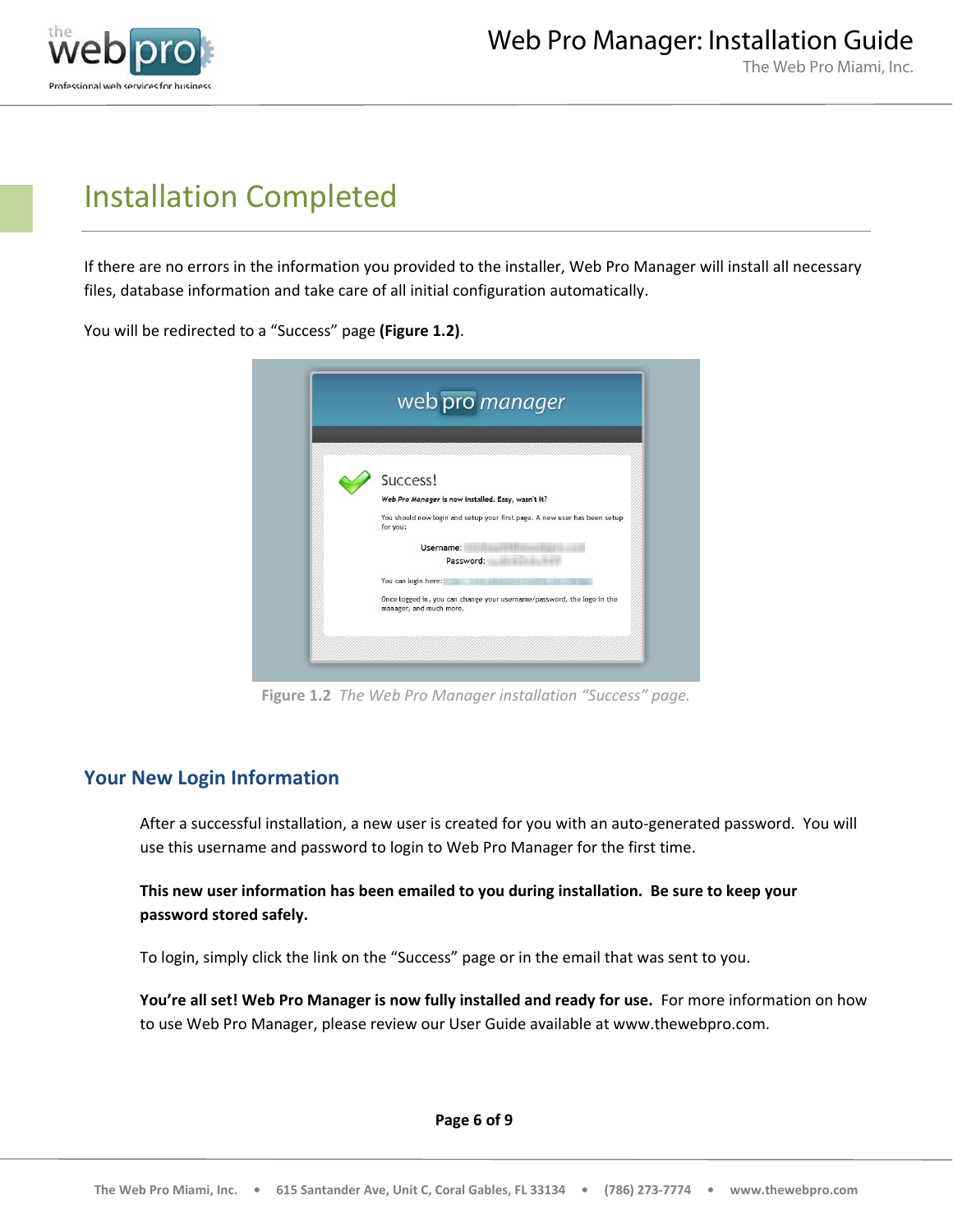

## Troubleshooting

The Web Pro Manager installer is intelligent enough to correct many errors on its own and not bug you with trivial issues that don't affect the system after installation, but in certain cases you might run into a problem that you need more help on.

Following is a list of almost all possible errors you could run into during the install process:

| <b>Error</b>                                                                                                                             | <b>Resolution</b>                                                                                                                                                                                                                                                                                                                                                                                                                                                                                                                                                                                    |
|------------------------------------------------------------------------------------------------------------------------------------------|------------------------------------------------------------------------------------------------------------------------------------------------------------------------------------------------------------------------------------------------------------------------------------------------------------------------------------------------------------------------------------------------------------------------------------------------------------------------------------------------------------------------------------------------------------------------------------------------------|
| A connection to the database<br>[database name] could not<br>be made through [database<br>host]. Please check your<br>database settings. | The installer could not connect to your MySQL database with the<br>information you provided. Re-check your settings in the "Host"<br>name" and "Database name" field to ensure they are correct.<br>Ensure that the Username and Password are correct and that the<br>user has read access to the database you set.<br>NOTE: A setting of "localhost" for your database host will NOT<br>work if your MySQL database is not on the same server as your<br>hosting account. If this is the case, you will need to check with<br>your hosting provider for the correct host name for your<br>database. |
| Your email address is not in a<br>valid format. Please fix it<br>before proceeding.                                                      | Your email address must be in a standard format to be used in<br>the system: [text]@[text].[tld] or [text]@[text].[tld].[tld]. If<br>you have confirmed that your email address is correct and you<br>still receive this error, please use a different email address for<br>installation.                                                                                                                                                                                                                                                                                                            |
| There was an error writing to<br>the database. Please check<br>your SQL syntax at [file<br>name].                                        | There is an error in the SQL dump file. Unless you understand<br>SQL statements, you should not try to fix the error in the file<br>yourself. Instead, download the latest version of Web Pro<br>Manager and try to install again.                                                                                                                                                                                                                                                                                                                                                                   |

**Page 7 of 9**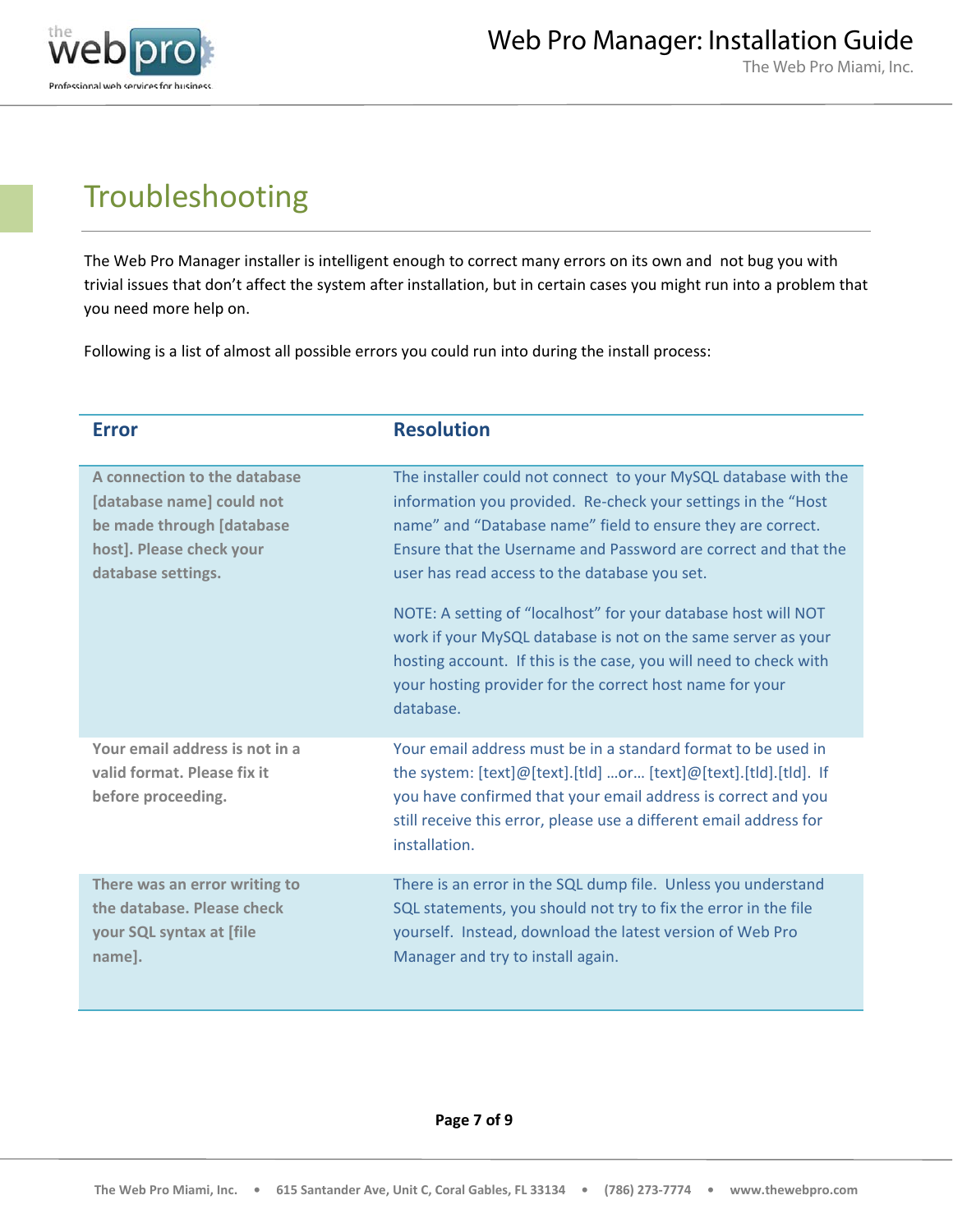

The Web Pro Miami, Inc.

| There was an error writing to<br>the database. The SQL dump<br>file [file name] does not<br>exist.                                                       | The SQL dump file could not be found, which means that the files<br>that make up your installation are incomplete. Make sure you<br>have uploaded the ENTIRE contents of the extracted Web Pro<br>Manager ZIP file. If you are sure you have uploaded everything,<br>your installation is corrupt and you should download the latest<br>version of Web Pro Manager and try to install again.                                                                                                                     |
|----------------------------------------------------------------------------------------------------------------------------------------------------------|------------------------------------------------------------------------------------------------------------------------------------------------------------------------------------------------------------------------------------------------------------------------------------------------------------------------------------------------------------------------------------------------------------------------------------------------------------------------------------------------------------------|
| The database [database<br>name] was connected to, but<br>cannot be read from. Please<br>ensure the username you<br>entered can write to the<br>database. | Your MySQL database settings are correct, but the username you<br>entered doesn't have the privileges to read from the database.<br>Try updating the privileges for the database user to full<br>read/write, or create a new user and add full privileges for your<br>database, update your settings and try again.                                                                                                                                                                                              |
| Error writing to database.<br>Data for field [database field]<br>was NOT saved.                                                                          | If this error appears only once, this is most likely a non-critical<br>issue and you can finish the installation without worrying about<br>the problem. If you see more than one of this error type, your<br>database might not be able to update with the connection<br>information you supplied. Make sure your MySQL user has full<br>write capabilities to your database.                                                                                                                                    |
| <b>Unable to copy file/folder</b><br>[file name] to [file name].<br>Please make sure your<br>installation includes this<br>file/folder.                  | The installer had problems copying files inside of your hosting<br>account. This could mean that the files that make up your<br>installation are incomplete, in which case you should make sure<br>you have uploaded the ENTIRE contents of the extracted Web<br>Pro Manager ZIP file. If you are sure you have uploaded<br>everything, If you are sure you have uploaded everything, your<br>installation is corrupt and you should download the latest version<br>of Web Pro Manager and try to install again. |
| <b>Unable to save database</b><br>connection file [file name].<br>Please re-run installer.                                                               | The installer was unable to edit and copy the main database<br>connection file for your new website. Using FTP or the command<br>line, temporarily CHMOD the folder 'inc' in your root Web Pro<br>Manager installation to 777, then try again. If this solves the<br>problem, make sure to CHMOD the folder to 644 or back to what<br>is was prior to your change.                                                                                                                                               |

**Page 8 of 9**